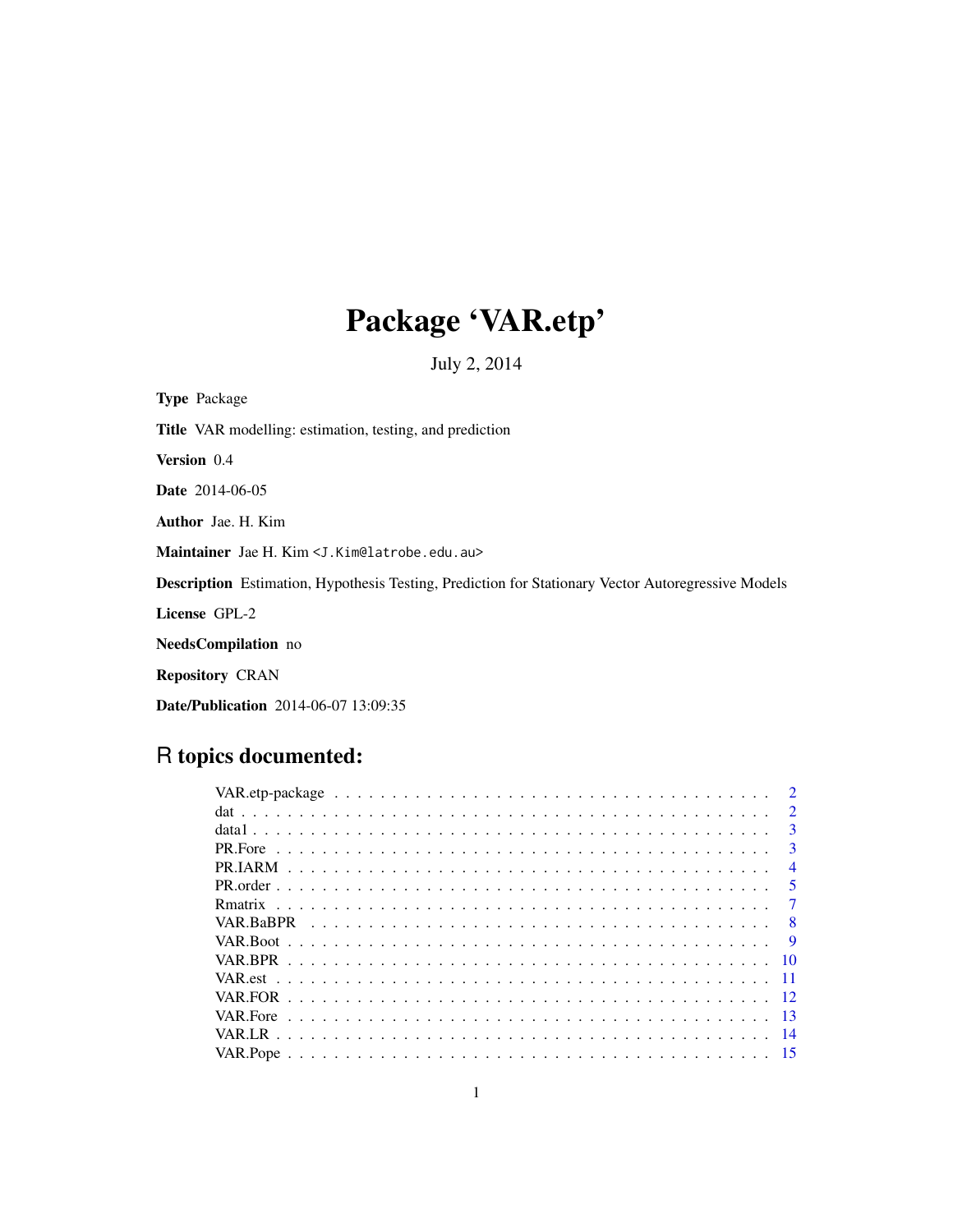| Index |  |  |  |  |  |  |  |  |  |  |  |  |  |  |  |  |  |  |  |  | 21 |
|-------|--|--|--|--|--|--|--|--|--|--|--|--|--|--|--|--|--|--|--|--|----|
|       |  |  |  |  |  |  |  |  |  |  |  |  |  |  |  |  |  |  |  |  |    |

VAR.etp-package *VAR modelling: estimation, testing, and prediction*

# Description

Estimation, Hypothesis Testing, Prediction in Stationary Vector Autoregressive Models

# Details

| Package: | VAR.etp    |
|----------|------------|
| Type:    | Package    |
| Version: | 0.40       |
| Date:    | 2014-06-05 |
| License: | $GPI - 2$  |

The data set dat.rda is from Lutkepohl's book It is German Macrodata in log difference

Bootstrap bias-correction and prediction intervals are also included. Estimation and Forecasting based on Predictive Regression is also included.

#### Author(s)

Jae H. Kim Maintainer: Jae H. Kim

dat *German investment income consumption in log difference*

# Description

Lutkepohl's data

# Usage

data(dat)

#### References

Lutkepohl, H. 2005, New Introduction to Multiple Time Series Analysis, Springer

<span id="page-1-0"></span> $2$  data and  $2\pi$  data and  $2\pi$  data and  $2\pi$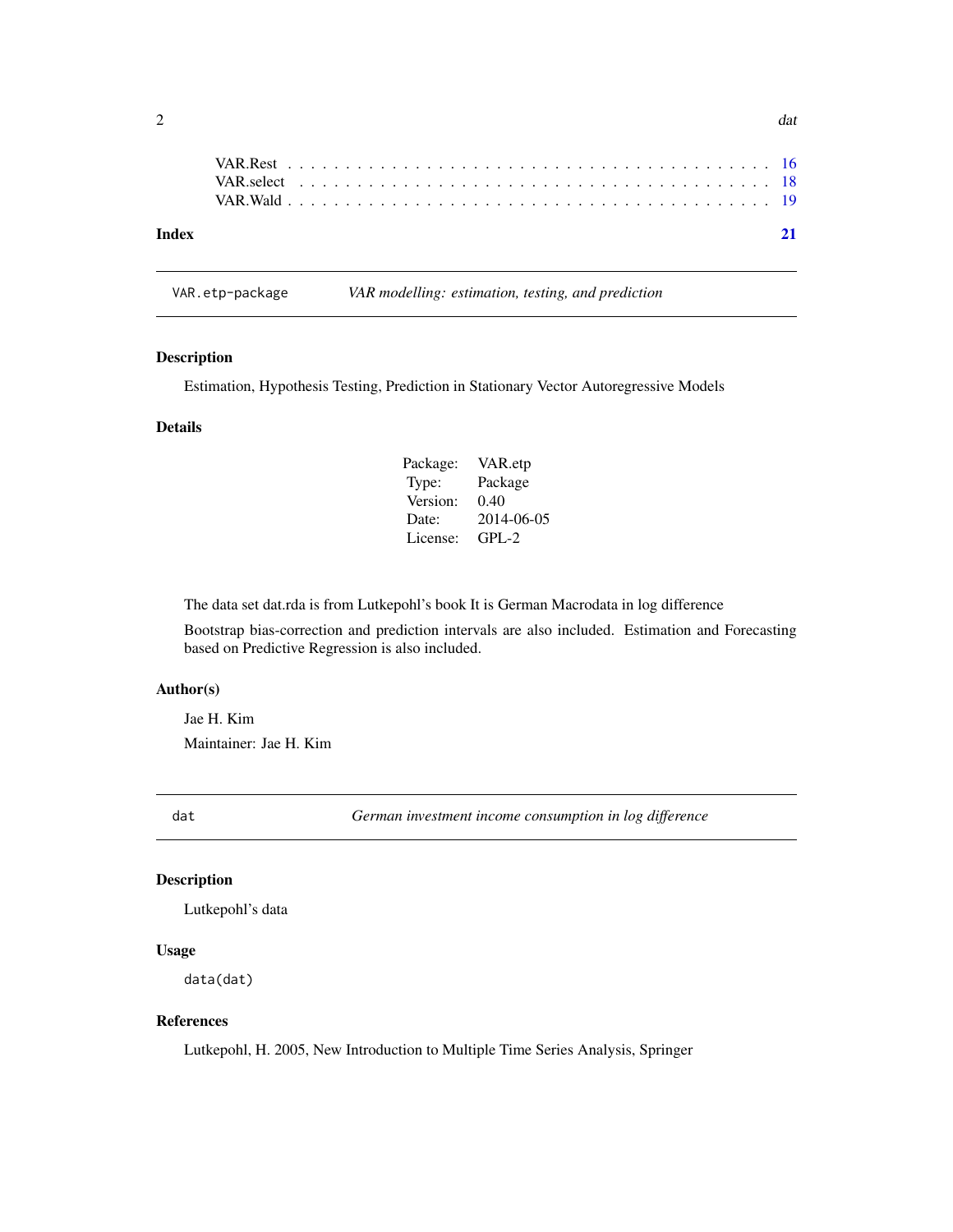#### <span id="page-2-0"></span> $data1$  3

# Examples

data(dat)

data1 *stock return data used in Kim (2014)*

# Description

stock return data used in Kim (2014)

# Usage

data(data1)

# References

Kim, J.H. 2014, Testing for parameter restrictions in a stationary VAR model: a bootstrap alternative. Economic Modelling, forthcoming

# Examples

data(data1)

PR.Fore *Improved Augmented Regression Method for Predictive Regression*

# Description

Function for forecasting based on Imporved ARM

#### Usage

PR.Fore $(x, y, M, h = 10)$ 

#### Arguments

| $\mathsf{x}$ | predictor or matrix of predictors in column    |
|--------------|------------------------------------------------|
| - V          | variable to be predicted, usually stock return |
| M            | Estimation results of the function PR.IARM     |
| <b>h</b>     | forecasting period                             |

# Details

Function for forecasting based on Imporved ARM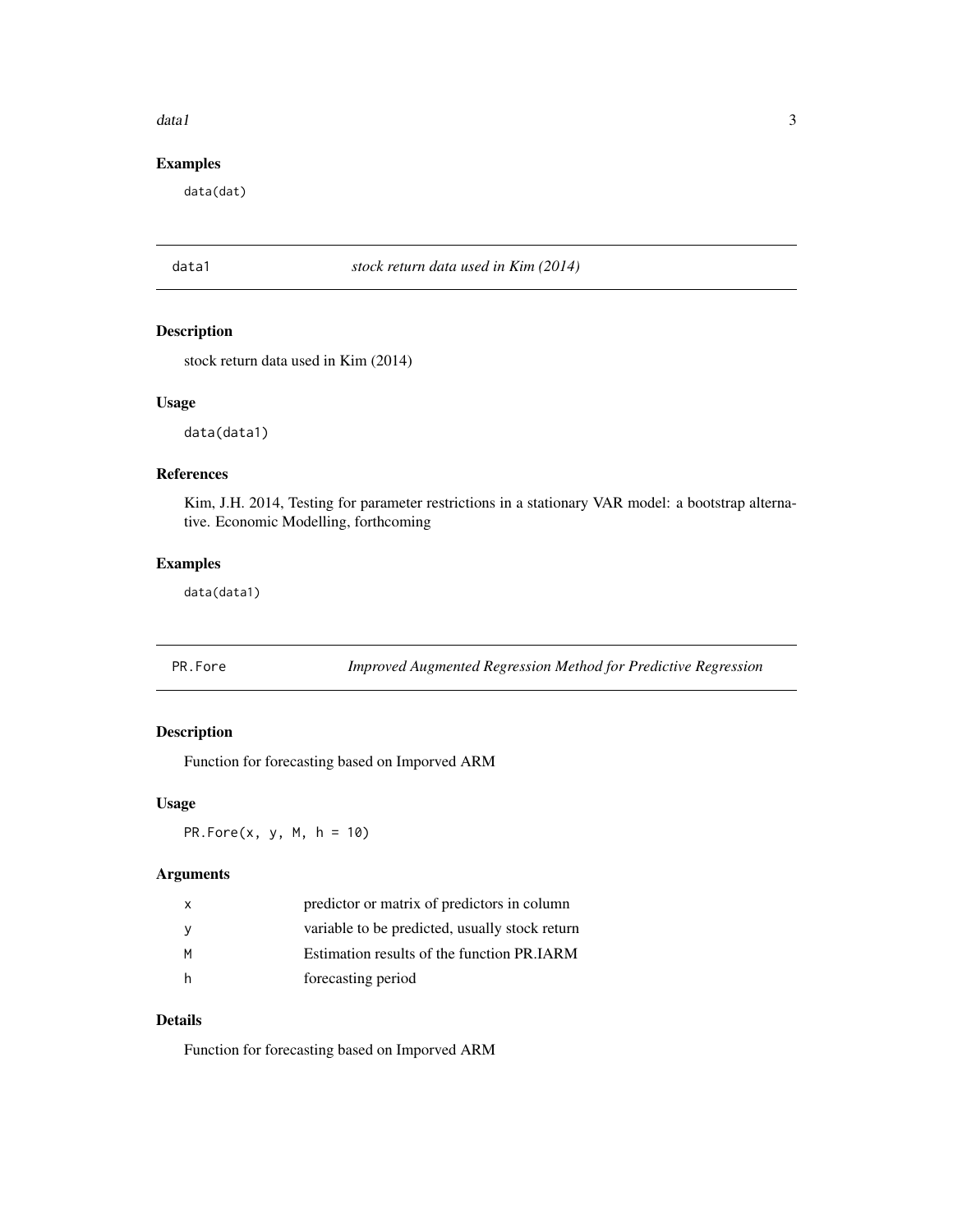#### <span id="page-3-0"></span>Value

Fore Out-of sample and dynamic forecasts for y and x

# Note

Kim J.H., 2014, Predictive Regression: Improved Augmented Regression Method, Journal of Empirical Finance 25, 13-15.

# Author(s)

jae H. Kim

#### References

Kim J.H., 2014, Predictive Regression: Improved Augmented Regression Method, Journal of Empirical Finance 25, 13-15.

# Examples

```
data(data1)
# Replicating Table 5 (excess return)
y=data1$ret.nyse.vw*100 -data1$tbill*100
x=cbind(log(data1$dy.nyse), data1$tbill*100); k=ncol(x)
p=4Rmat1=Rmatrix(p,k,type=1,index=1); Rmat=Rmat1$Rmat; rvec=Rmat1$rvec
M=PR.IARM(x,y,p,Rmat,rvec)
PRF=PR.Fore(x,y,M)
```
PR.IARM *Improved Augmented Regression Method for Predictive Regression*

#### Description

Function for Improved ARM estimation and testing

#### Usage

PR.IARM(x, y, p, Rmat = diag(k \* p), rvec = matrix(0, nrow = k \* p))

#### Arguments

| x    | predictor or a matrix of predictors in column  |
|------|------------------------------------------------|
| У    | variable to be predicted, usually datal return |
| р    | AR order                                       |
| Rmat | Restriction matrix, refer to function Rmatrix  |
| rvec | Restriction matrix, refer to function Rmatrix  |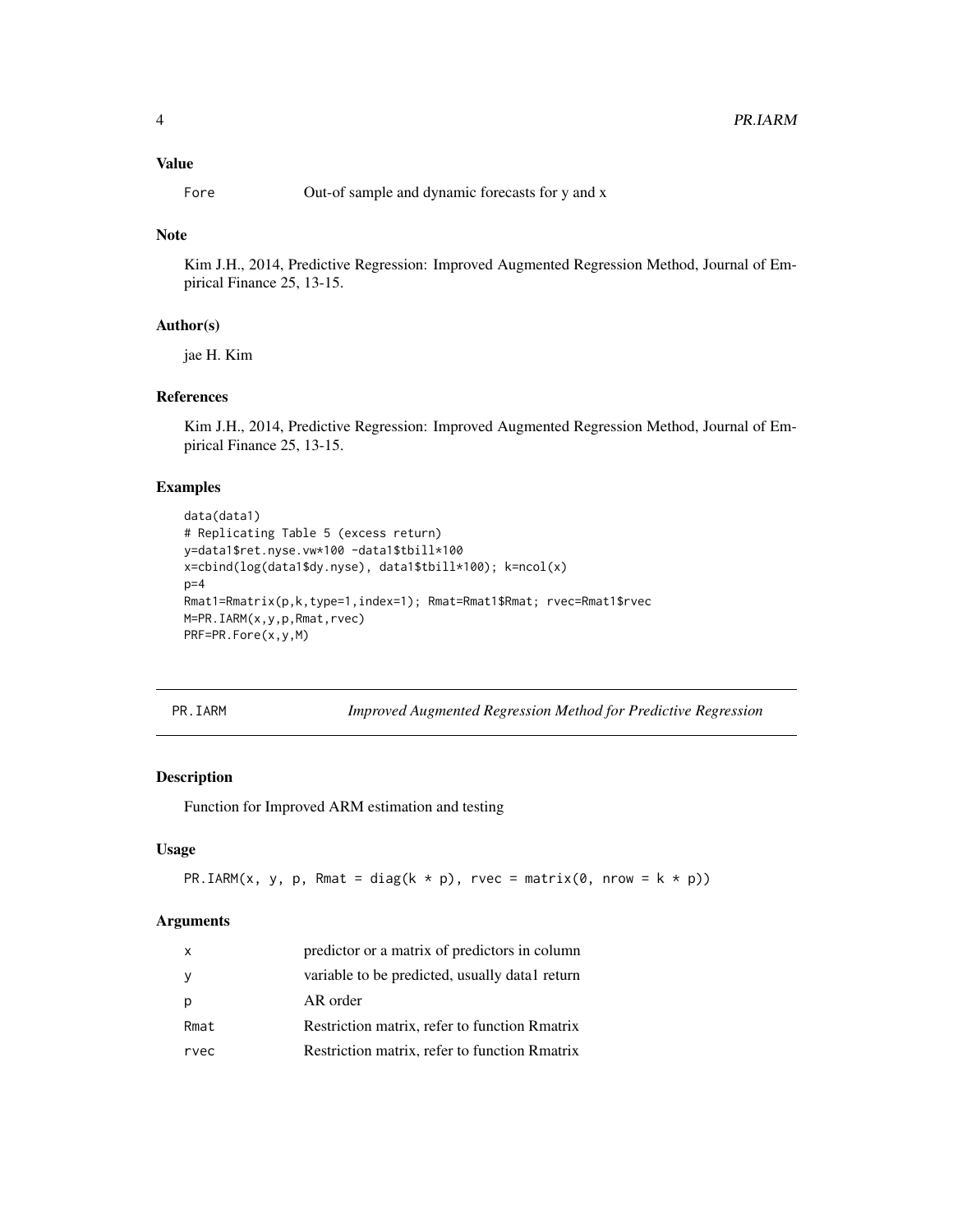#### <span id="page-4-0"></span>PR.order 55 and 55 and 55 and 55 and 55 and 55 and 55 and 55 and 55 and 55 and 55 and 55 and 55 and 55 and 55 and 55 and 55 and 55 and 55 and 55 and 55 and 55 and 55 and 55 and 55 and 55 and 55 and 55 and 55 and 55 and 55

#### Details

Kim J.H., 2014, Predictive Regression: Improved Augmented Regression Method, Journal of Empirical Finance, 26, 13-25.

#### Value

| T.S    | <b>Ordinary Least Squares Estimators</b> |
|--------|------------------------------------------|
| IARM   | <b>IARM</b> Estimators                   |
| AR     | AR parameter estimators                  |
| ARc    | Bias-corrected AR parameter estimators   |
| Fstats | Fstats and theor p-values                |

#### Note

Kim J.H., 2014, Predictive Regression: Improved Augmented Regression Method, Journal of Empirical Finance, 26, 13-25.

#### Author(s)

Jae H. Kim

#### References

Kim J.H., 2014, Predictive Regression: Improved Augmented Regression Method, Journal of Empirical Finance, 26, 13-25.

See also the references Amihud et al (2002, 2004, 2010) and Stambaugh (1999) in Kim (2014)

#### Examples

```
data(data1)
# Replicating Table 5 (excess return) of Kim (2014)
y=data1$ret.nyse.vw*100 -data1$tbill*100
x=cbind(log(data1$dy.nyse), data1$tbill*100); k=ncol(x)
```
M=PR.IARM(x,y,p=1)

PR.order *Improved Augmented Regression Method for Predictive Regression*

# Description

Function to select the order p by AIC or BIC

#### Usage

PR.order(x, y, pmax =  $10$ )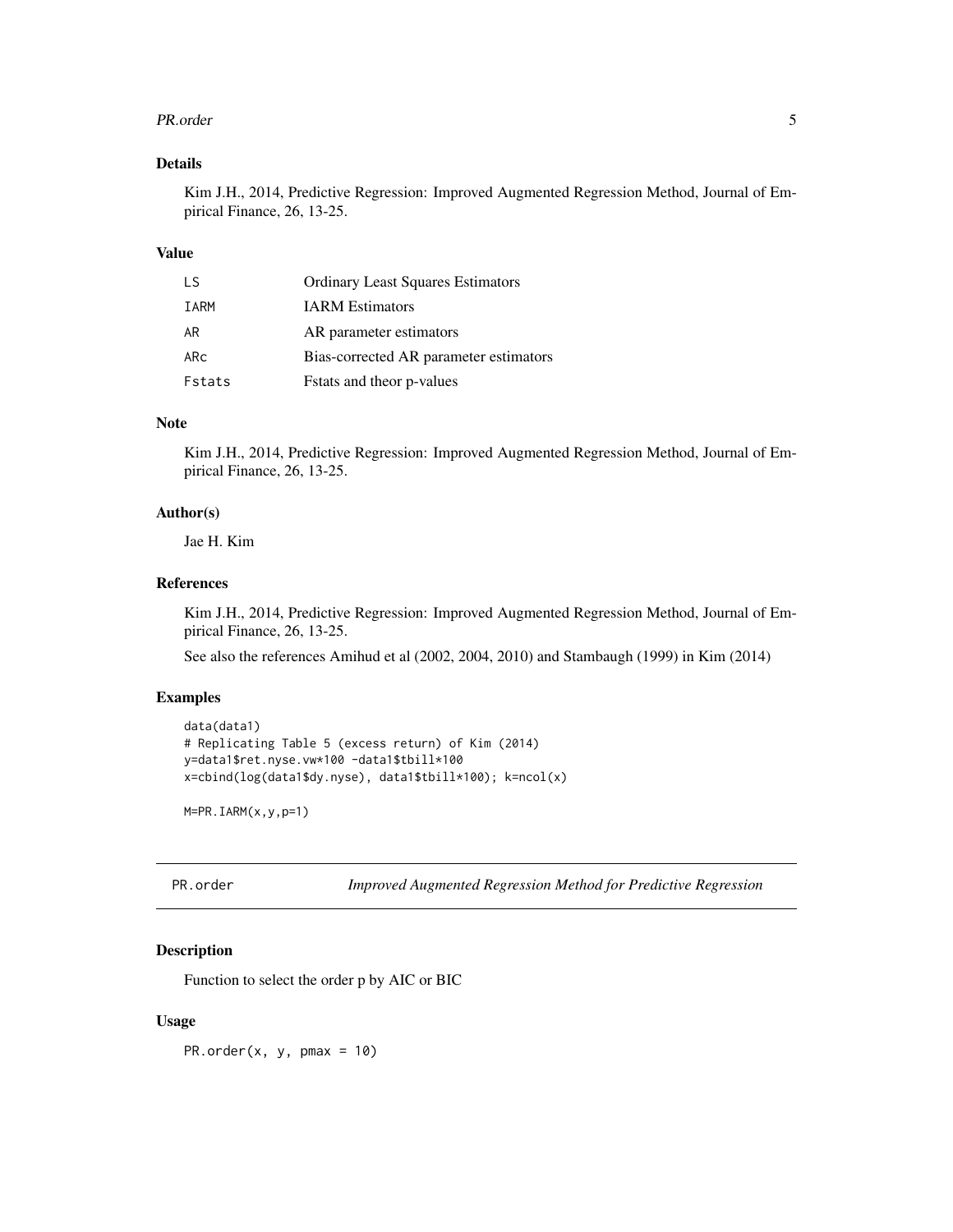**6** PR.order

#### Arguments

| $\mathbf{x}$ | predictor or a matrix of predictors in column  |
|--------------|------------------------------------------------|
|              | variable to be predicted, usually stock return |
| pmax         | maximum order for order selection              |

# Details

Kim J.H., 2014, Predictive Regression: Improved Augmented Regression Method, Journal of Empirical Finance 25, 13-15.

#### Value

| p.aic | order chosen by AIC |
|-------|---------------------|
| p.aic | order chosen by BIC |

#### Note

Kim J.H., 2014, Predictive Regression: Improved Augmented Regression Method, Journal of Empirical Finance 25, 13-15.

#### Author(s)

Jae H. Kim

#### References

Kim J.H., 2014, Predictive Regression: Improved Augmented Regression Method, Journal of Empirical Finance 25, 13-15.

# Examples

```
data(data1)
# Replicating Table 5 (excess return)
y=data1$ret.nyse.vw*100 -data1$tbill*100
x=cbind(log(data1$dy.nyse), data1$tbill*100); k=ncol(x)
```

```
p=PR.order(x,y,pmax=10)$p.bic; # AR(1)
```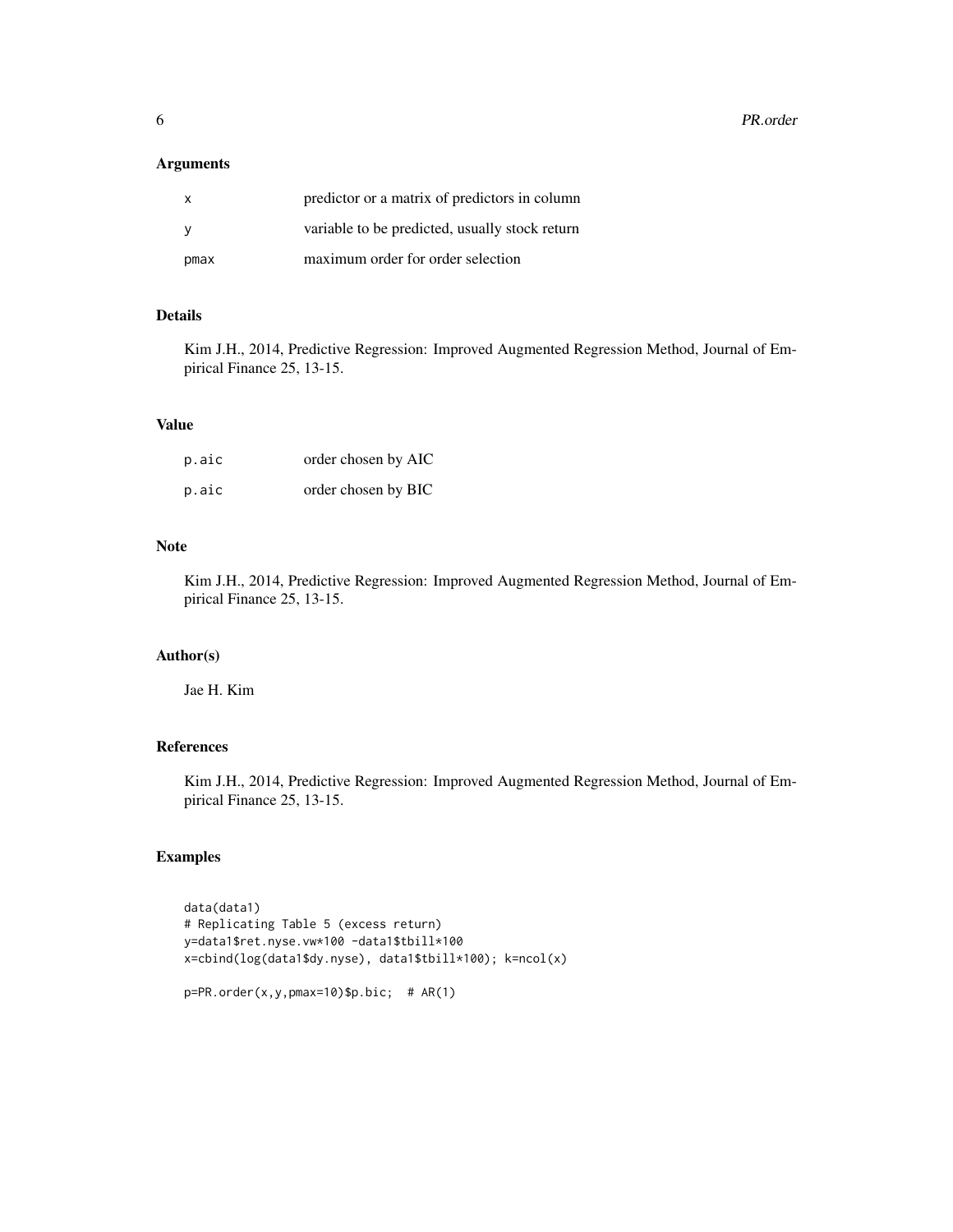<span id="page-6-0"></span>

# Description

Function to generate restriction matrices

#### Usage

Rmatrix(p, k, type = 1, index =  $0$ )

# Arguments

| p     | AR order                                                                             |
|-------|--------------------------------------------------------------------------------------|
| k     | number of predictors                                                                 |
| type  | type = 1: H0: $b1=b2=b3=0$ ; type = 2: H0: $b1+b2+b3=0$                              |
| index | $index=0$ : H0 applies for all parameters; index= $k$ : H0 applies for kth predictor |

# Details

Function to generate restriction matrices

#### Value

| Rmat | this value should be passed to PR.IARM |
|------|----------------------------------------|
| rvec | this value should be passed to PR.IARM |

# Author(s)

Jae H. Kim

# References

Kim J.H., 2014, Predictive Regression: Improved Augmented Regression Method, Journal of Empirical Finance 25, 13-15.

# Examples

Rmat1=Rmatrix(p=1,k=1,type=2,index=1); Rmat=Rmat1\$Rmat; rvec=Rmat1\$rvec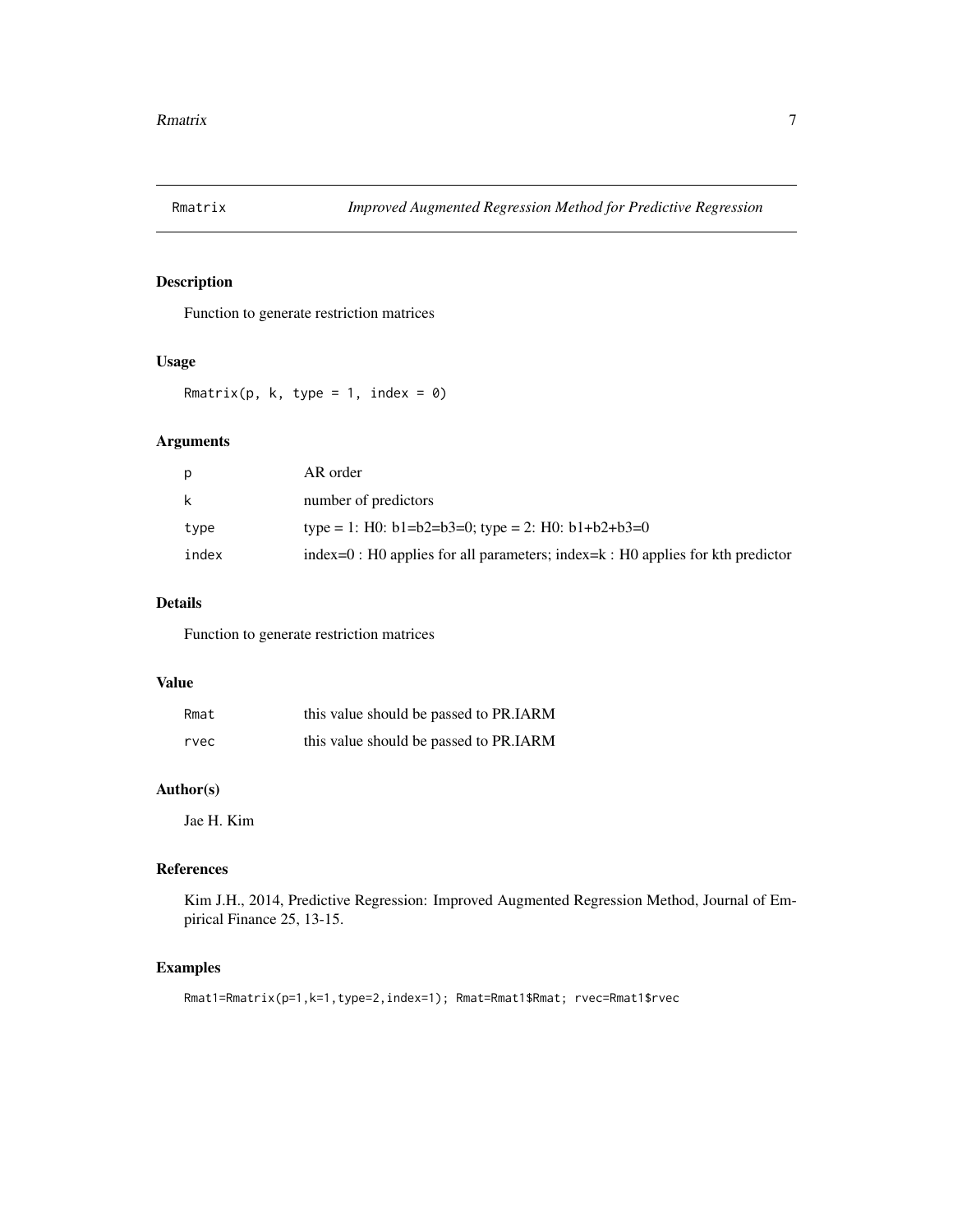<span id="page-7-0"></span>

# Description

Bias-correction given with stationarity Correction

#### Usage

```
VAR.BaBPR(x, p, h, nboot = 500, nb = 200, type = "const", alpha = 0.95)
```
# Arguments

| $\mathsf{x}$ | data matrix                                                                                              |
|--------------|----------------------------------------------------------------------------------------------------------|
| p            | AR order                                                                                                 |
| h            | forecasting period                                                                                       |
| nboot        | number of 2nd-stage bootstrap iterations                                                                 |
| nb           | number of 1st-stage bootstrap iterations                                                                 |
| type         | "const" for the AR model with intercept only, "const+trend" for the AR model<br>with intercept and trend |
| alpha        | 100(1-alpha) percent prediction intervals                                                                |

# Details

Bias-correction given with stationarity Correction

#### Value

| Intervals | <b>Prediction Intervals</b>                 |
|-----------|---------------------------------------------|
| Forecast  | <b>Point Forecasts</b>                      |
| alpha     | Probability Content of Prediction Intervals |

# Note

Bias-correction given with stationarity Correction

# Author(s)

Jae H. Kim

#### References

Kim, J. H. (2001). Bootstrap-after-bootstrap prediction intervals for autoregressive models, Journal of Business & Economic Statistics, 19, 117-128.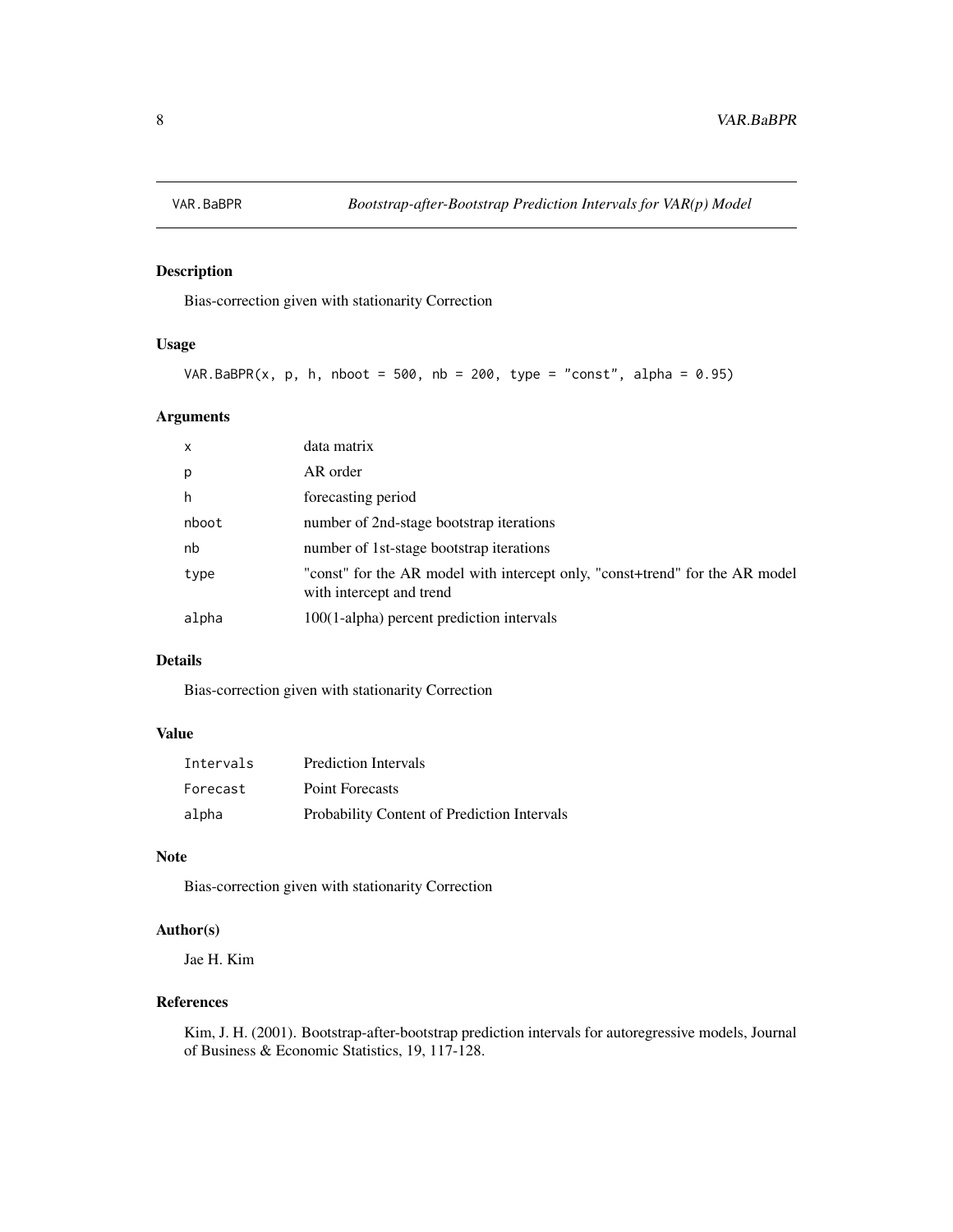#### <span id="page-8-0"></span>VAR.Boot 9

# Examples

```
data(dat)
VAR.BaBPR(dat,p=2,h=10,nboot=200,nb=100,type="const",alpha=0.95)
# nboot and nb are set to low numbers for fast execution in the example
# In actual implementation, use higher numbers such as nboot=1000, nb=200
```
VAR.Boot *Bootstrapping VAR(p) model: bias-correction based on the bootstrap*

#### Description

The function returns bias-corrected parmater estimators and Bias estimators based on the bootstrap

#### Usage

VAR.Boot(x,  $p$ ,  $nb = 200$ , type = "const")

# Arguments

| x    | data matrix                                                                                              |
|------|----------------------------------------------------------------------------------------------------------|
| p    | AR order                                                                                                 |
| nb   | number of bootstrap iterations                                                                           |
| type | "const" for the AR model with intercept only, "const+trend" for the AR model<br>with intercept and trend |

#### Details

Kilian's (1998) stationarity-correction is used for bias-correction

#### Value

| coef        | coefficient matrix         |
|-------------|----------------------------|
| resid       | matrix of residuals        |
| sigu        | residual covariance matrix |
| <b>Bias</b> | Bootstrap Bias Estimator   |

## Author(s)

Jae H. Kim

#### References

Kilian, L. (1998). Small sample confidence intervals for impulse response functions, The Review of Economics and Statistics, 80, 218 - 230.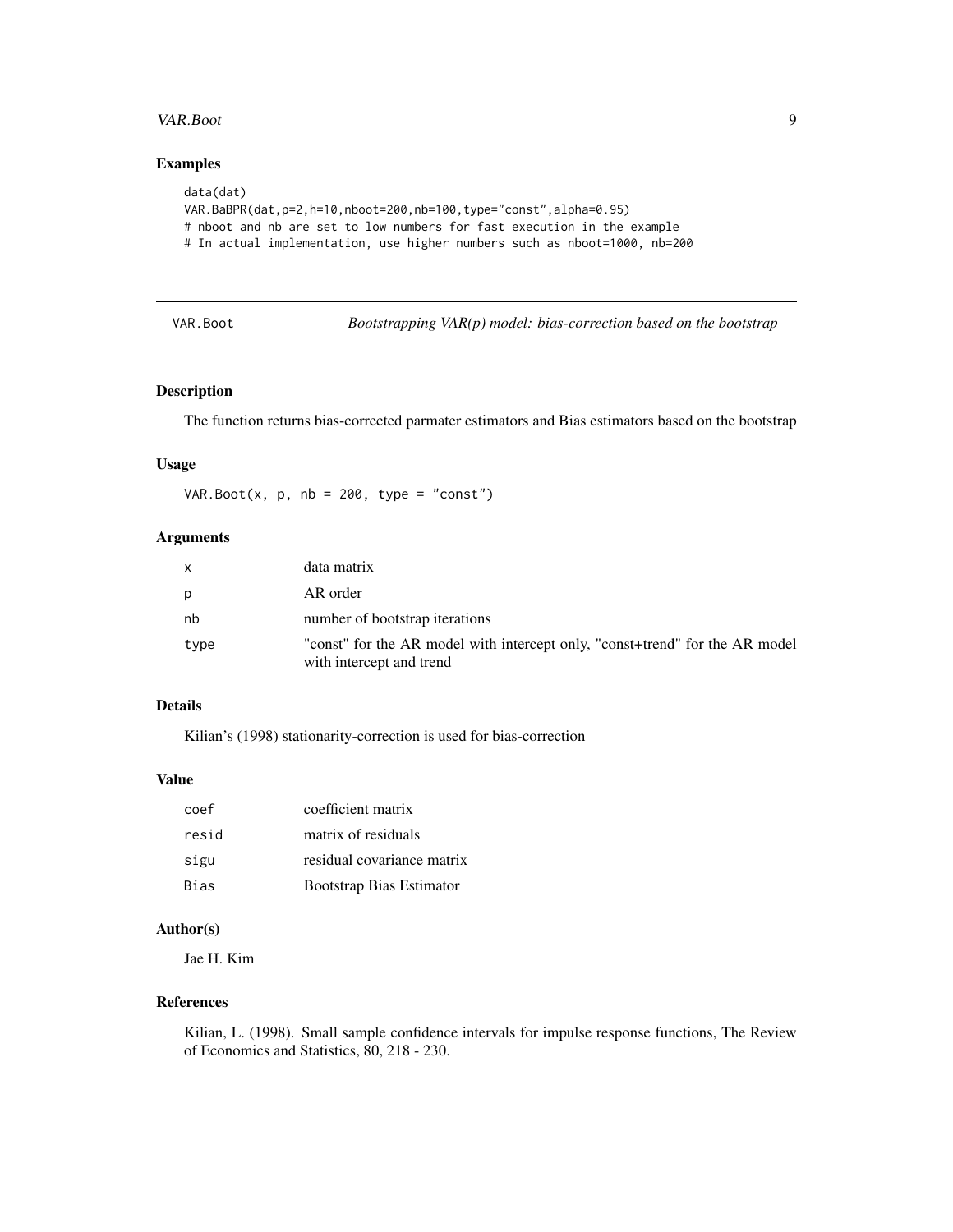# Examples

```
data(dat)
VAR.Boot(dat,p=2,nb=200,type="const")
```
#### VAR.BPR *Bootstrap Prediction Intervals for VAR(p) Model*

# Description

No Bias-correction is given

#### Usage

```
VAR.BPR(x, p, h, nboot = 500, type = "const", alpha = 0.95)
```
# Arguments

| x     | data matrix                                                                                              |
|-------|----------------------------------------------------------------------------------------------------------|
| p     | AR order                                                                                                 |
| h     | forecasting period                                                                                       |
| nboot | number of bootstrap iterations                                                                           |
| type  | "const" for the AR model with intercept only, "const+trend" for the AR model<br>with intercept and trend |
| alpha | 100(1-alpha) percent prediction intervals                                                                |

# Details

Bootstrap Prediction Intervals for VAR(p) Model

#### Value

| Intervals | <b>Prediction Intervals</b>                 |
|-----------|---------------------------------------------|
| Forecast  | Point Forecasts                             |
| alpha     | Probability Content of Prediction Intervals |

# Note

No Bias-correction is given

# Author(s)

Jae H. Kim

#### References

Kim, J. H. (2001). Bootstrap-after-bootstrap prediction intervals for autoregressive models, Journal of Business & Economic Statistics, 19, 117-128.

<span id="page-9-0"></span>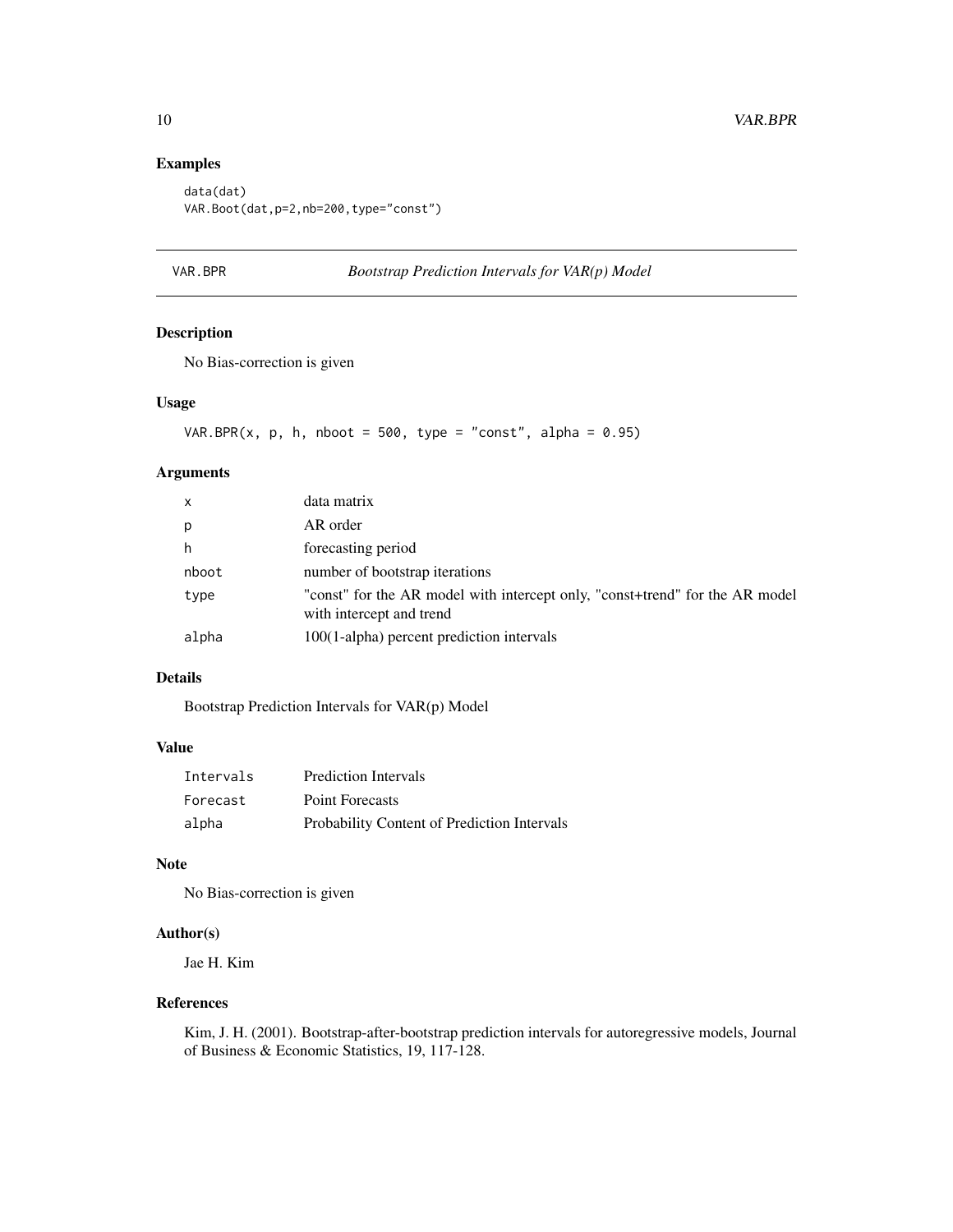#### <span id="page-10-0"></span>VAR.est 11

# Examples

```
data(dat)
VAR.BPR(dat,p=2,h=10,nboot=200,type="const",alpha=0.95)
# nboot is set to a low number for fast execution in the example
# In actual implementation, use higher number such as nboot=1000
```
# VAR.est *Estimation of unrestricted VAR(p) model parameters*

#### Description

This function returns least-squares estimation results for VAR(p) model

#### Usage

VAR.est(x, p, type = "const")

# Arguments

|      | data matrix                                                                                              |
|------|----------------------------------------------------------------------------------------------------------|
| D    | AR order                                                                                                 |
| type | "const" for the AR model with intercept only, "const-trend" for the AR model<br>with intercept and trend |

#### Details

VAR estimation

# Value

| coef   | coefficient matrix                            |
|--------|-----------------------------------------------|
| resid  | matrix of residuals                           |
| sigu   | residual covariance matrix                    |
| zzmat  | data moment matrix                            |
| zmat   | data moment matrix                            |
| tratio | matrix of tratio corresponding to coef matrix |

# Note

See Chapter 3 of Lutkepohl (2005)

#### Author(s)

Jae H. Kim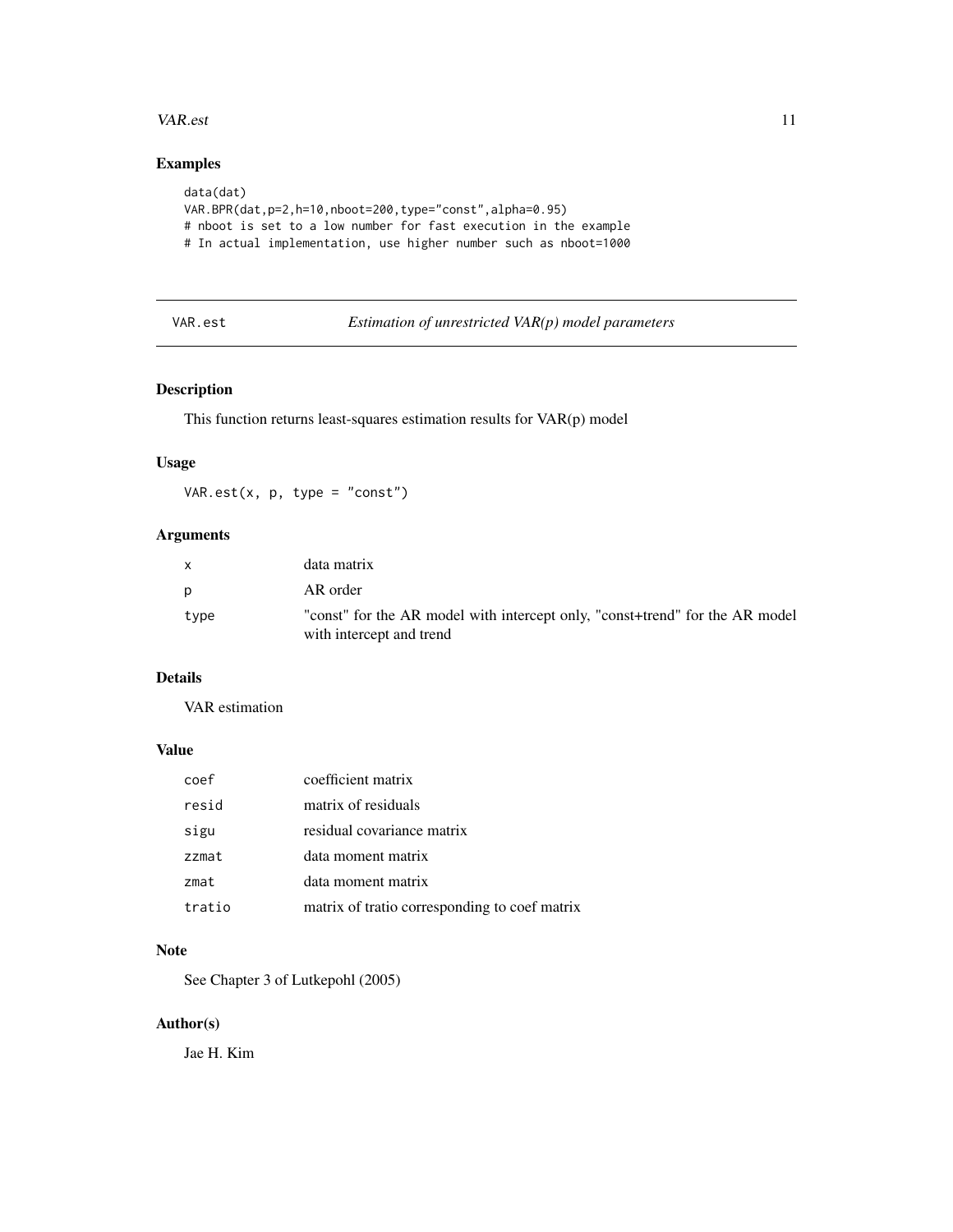# References

Lutkepohl, H. 2005, New Introduction to Multiple Time Series Analysis, Springer

# Examples

```
#replicating Section 3.2.3 of of Lutkepohl (2005)
data(dat)
M=VAR.est(dat,p=2,type="const")
print(M$coef)
print(M$tratio)
```
VAR.FOR *VAR Forecasting*

#### Description

Generate point forecasts and prediction intervals

# Usage

VAR.FOR $(x, p, h, type = "const", alpha = 0.95)$ 

# Arguments

| $\mathsf{x}$ | data matrix                                                                                              |
|--------------|----------------------------------------------------------------------------------------------------------|
| p            | VAR order                                                                                                |
| h            | <b>Forecasting Periods</b>                                                                               |
| type         | "const" for the AR model with intercept only, "const+trend" for the AR model<br>with intercept and trend |
| alpha        | 100(1-alpha) percent prediction intervals                                                                |

# Details

Prediction Intervals are based on normal approximation

# Value

| Intervals | Prediction Intervals, out-of-sample and dynamic |
|-----------|-------------------------------------------------|
| Forecast  | Point Forecasts, out-of-sample and dynamic      |
| alpha     | Probability Content of Prediction Interva;      |

#### Note

See Chapter 3 of Lutkepohl (2005)

<span id="page-11-0"></span>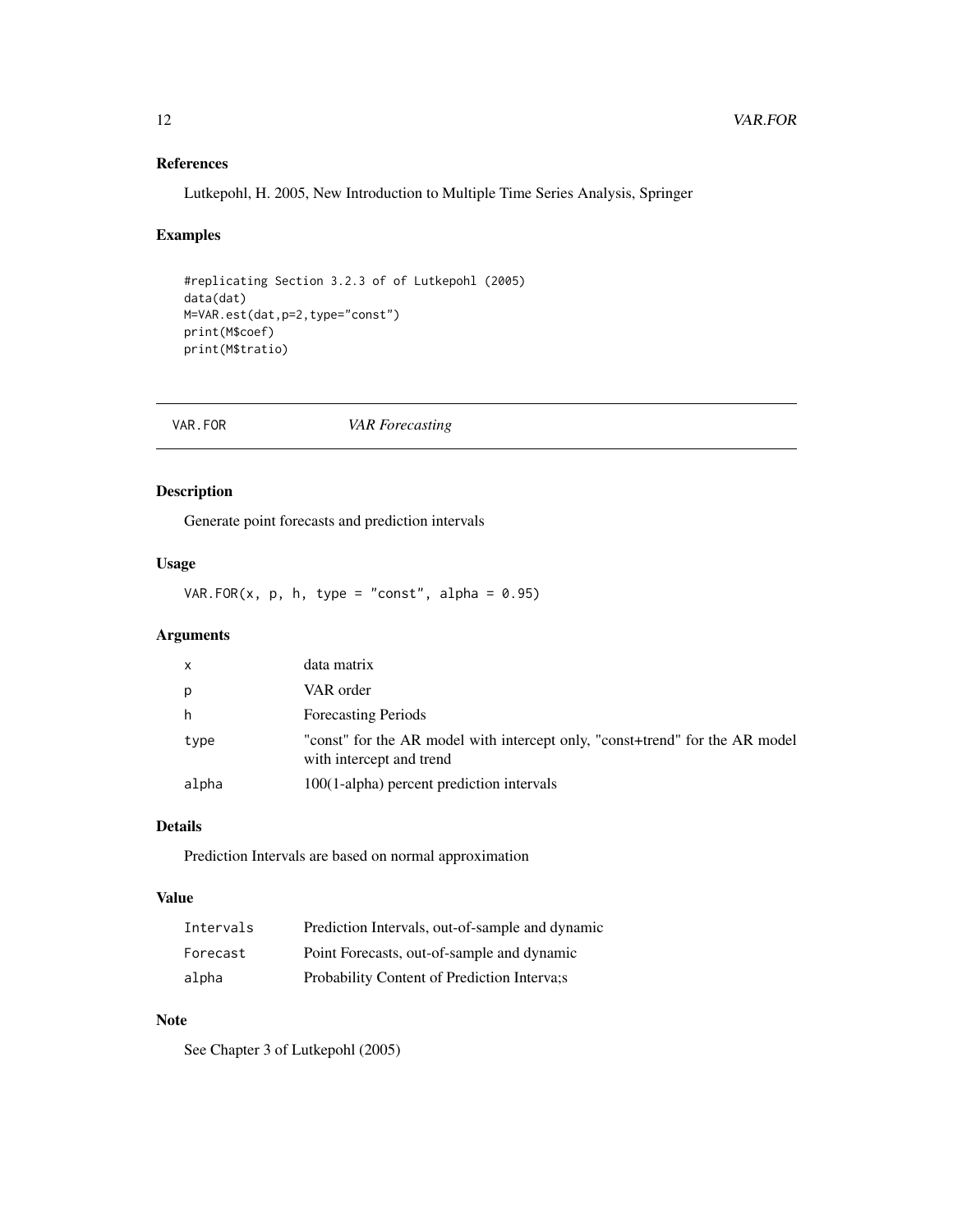#### <span id="page-12-0"></span>VAR.Fore 13

#### Author(s)

Jae H. Kim

#### References

Lutkepohl, H. 2005, New Introduction to Multiple Time Series Analysis, Springer

# Examples

```
#replicating Section 3.5.3 of Lutkepohl (2005)
data(dat)
VAR.FOR(dat,p=2,h=10,type="const",alpha=0.95)
```
# VAR.Fore *VAR Forecasting*

# Description

Generate point forecasts using the estimated VAR coefficient matrix

#### Usage

VAR.Fore $(x, b, p, h, type = "const")$ 

# Arguments

| x    | data matrix                                                                                              |
|------|----------------------------------------------------------------------------------------------------------|
| b    | matrix of coefficients from VAR est or VAR Rest                                                          |
| р    | VAR order                                                                                                |
| h    | <b>Forecasting Periods</b>                                                                               |
| type | "const" for the AR model with intercept only, "const+trend" for the AR model<br>with intercept and trend |

#### Details

Generate point forecasts using the estimated VAR coefficient matrix

#### Value

Fore Point Forecasts, out-of-sample and dynamic

#### Note

See Chapter 3 of Lutkepohl (2005)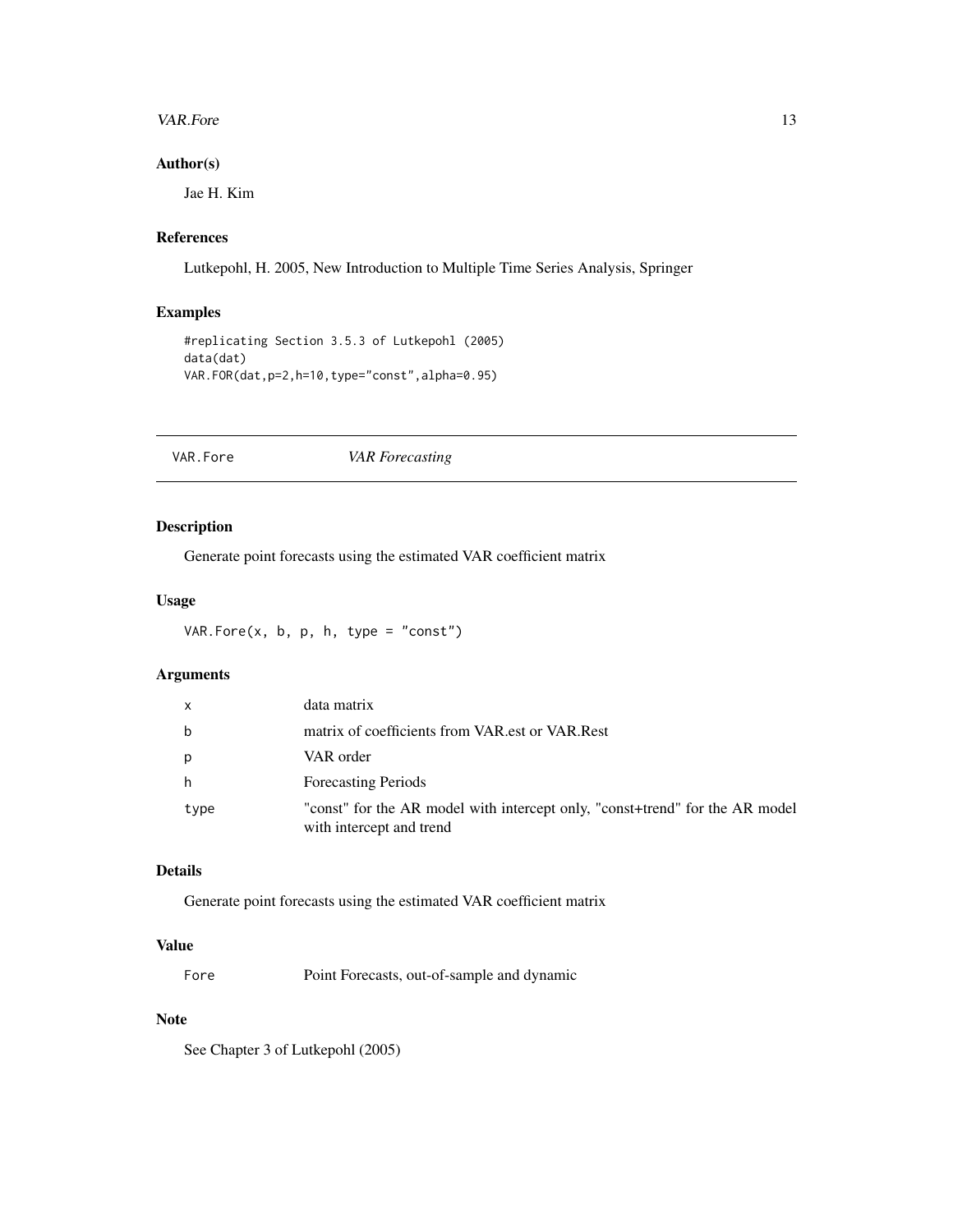#### Author(s)

Jae H. Kim

#### References

Lutkepohl, H. 2005, New Introduction to Multiple Time Series Analysis, Springer

#### Examples

```
#replicating Section 3.5.3 of Lutkepohl (2005)
data(dat)
b=VAR.est(dat,p=2,type="const")$coef
VAR.Fore(dat,b,p=2,h=10,type="const")
```
VAR.LR *The Likelihood Ratio test for parameter restrictions*

#### **Description**

Likelihood Ratio test for parameter restrictions based on system VAR estimation Bootstrap option is available: iid bootstrap or wild bootstrap Bootstrap is conducted under the null hypothesis using estimated GLS estimation: see Kim (2014)

#### Usage

```
VAR.LR(x, p, restrict0, restrict1, type = "const", bootstrap=0, nb=500)
```
# Arguments

| $\mathsf{x}$ | data matrix                                                                                              |
|--------------|----------------------------------------------------------------------------------------------------------|
| p            | VAR order                                                                                                |
| restrict0    | Restriction matrix under H0                                                                              |
| restrict1    | Restriction matrix under H1, if "full", the full VAR is estimated under H1                               |
| type         | "const" for the AR model with intercept only, "const+trend" for the AR model<br>with intercept and trend |
| bootstrap    | 0 for no bootstrap; 1 for iid bootstrap; 2 for wild bootstrap                                            |
| nb           | the number of bootstrap iterations                                                                       |

#### Details

Restriction matrix is of m by 3 matrix where m is the number of restrictions. A typical row of this matrix (k,i,j), which means that (i,j) element of Ak matrix is set to 0. Ak is a VAR coefficient matrix  $(k = 1,...,p)$ .

The bootstrap test is conducted using the GLS estimation under the parameter restrictions implied by the null hypothesis: see Kim (2014) for details. Kim (2014) found that the bootstrap based on OLS can show inferior small sample properties. There are two versions of the bootstrap: the first is based on the iid resampling and the second based on wild bootstrapping. The Wild bootstrap is conducted with Mammen's two-point distribution.

<span id="page-13-0"></span>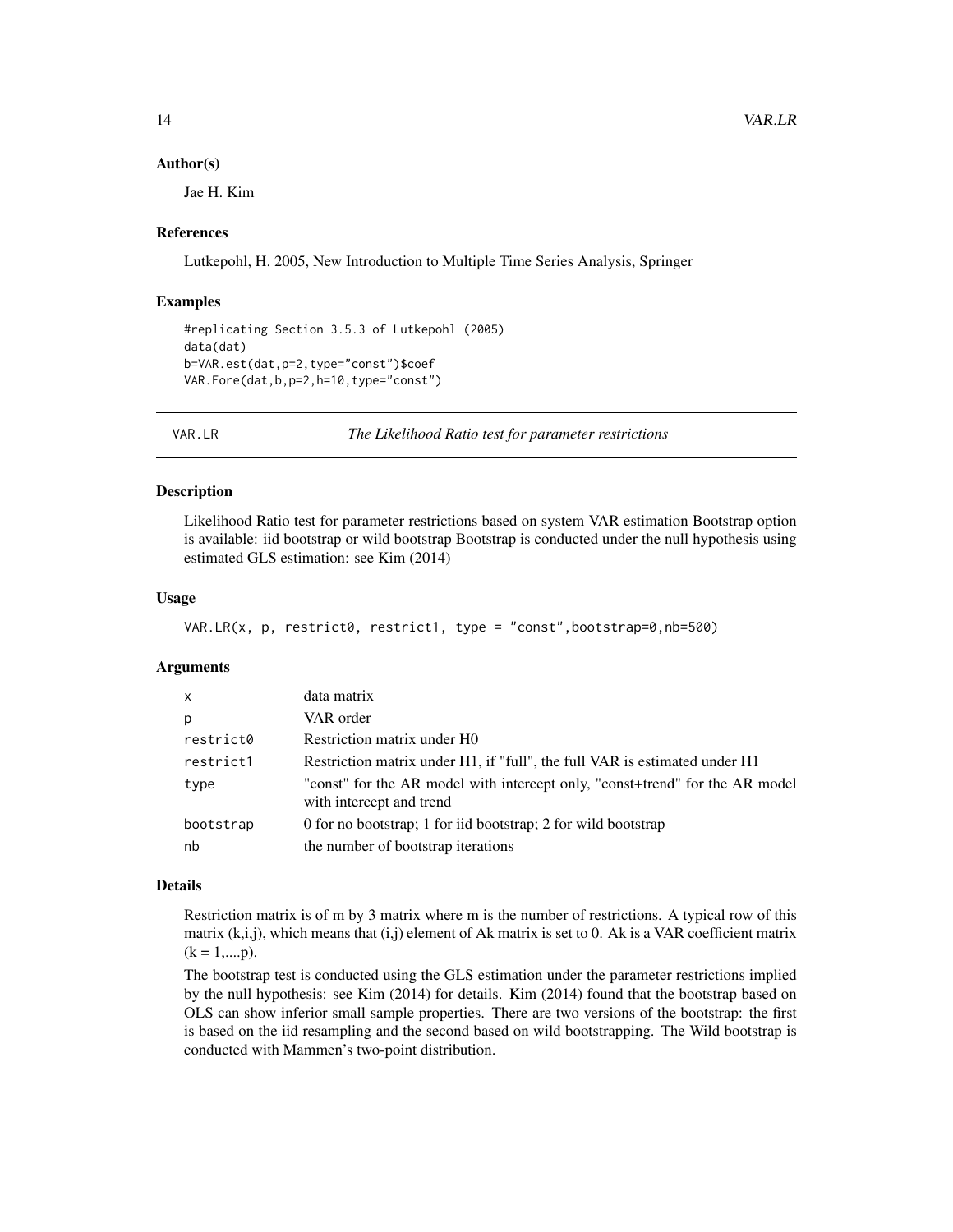# <span id="page-14-0"></span>VAR.Pope 15

# Value

| LRstat    | LR test statistic                          |
|-----------|--------------------------------------------|
| pval      | p-value of the LR test                     |
| Boot.pval | p-value of the test based on bootstrapping |

## Note

See Chapter 4 of Lutkepohl (2005)

# Author(s)

Jae H. Kim

#### References

Lutkepohl, H. 2005, New Introduction to Multiple Time Series Analysis, Springer

Kim, J.H. 2014, Testing for parameter restrictions in a stationary VAR model: a bootstrap alternative. Economic Modelling, forthcoming

# Examples

```
data(dat)
#replicating Table 4.4 of Lutkepohl (2005)
restrict1="full";
\text{restrict0} = \text{rbind}(c(4,1,1), c(4,1,2), c(4,1,3), c(4,2,1),c(4,2,2),c(4,2,3),c(4,3,1),c(4,3,2),c(4,3,3))VAR.LR(dat,p=4,restrict0,restrict1,type="const")
```

| VAR. Pope | Bias-correction for VAR parameter estimators based on Pope's for- |
|-----------|-------------------------------------------------------------------|
|           | mula                                                              |

#### Description

The function returns bias-corrected parmater estimators and Bias estimators based on the bootstrap

#### Usage

VAR. Pope $(x, p, type = "const")$ 

#### Arguments

|      | data matrix                                                                                              |
|------|----------------------------------------------------------------------------------------------------------|
| D    | AR order                                                                                                 |
| type | "const" for the AR model with intercept only, "const+trend" for the AR model<br>with intercept and trend |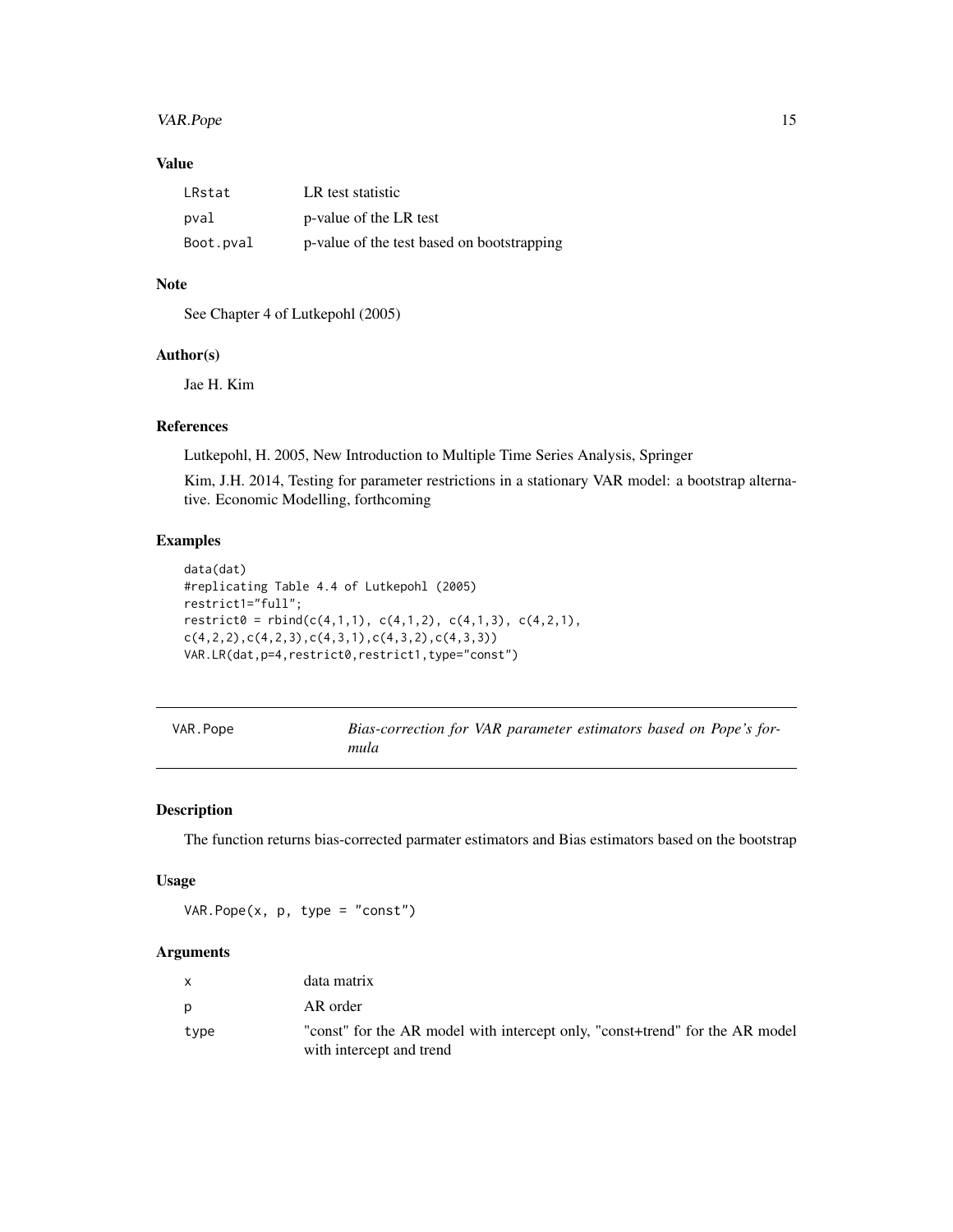#### <span id="page-15-0"></span>Details

Kilian's (1998) stationarity-correction is used for bias-correction

#### Value

| coef  | coefficient matrix              |
|-------|---------------------------------|
| resid | matrix of residuals             |
| sigu  | residual covariance matrix      |
| Bias  | <b>Bootstrap Bias Estimator</b> |

# Author(s)

Jae H. Kim

#### References

Kim, J. H. 2004, Bias-corrected bootstrap prediction regions for Vector Autoregression, Journal of FOrecasting 23, 141-154.

Kilian, L. (1998). Small sample confidence intervals for impulse response functions, The Review of Economics and Statistics, 80, 218 - 230.

Nicholls DF, Pope AL. 1988, Bias in estimation of multivariate autoregression. Australian Journal of Statistics, 30A, 296-309.

Pope AL. 1990. Biases of estimators in multivariate non-Gaussian autoregression, Journal of Time Series Analysis 11, 249-258.

#### Examples

```
data(dat)
VAR.Pope(dat,p=2,type="const")
```
VAR.Rest *VAR parameter estimation with parameter restrictions*

#### Description

Estimation of VAR with 0 restrictions on parameters

# Usage

```
VAR.Rest(x, p, restrict, type = "const", method = "gls")
```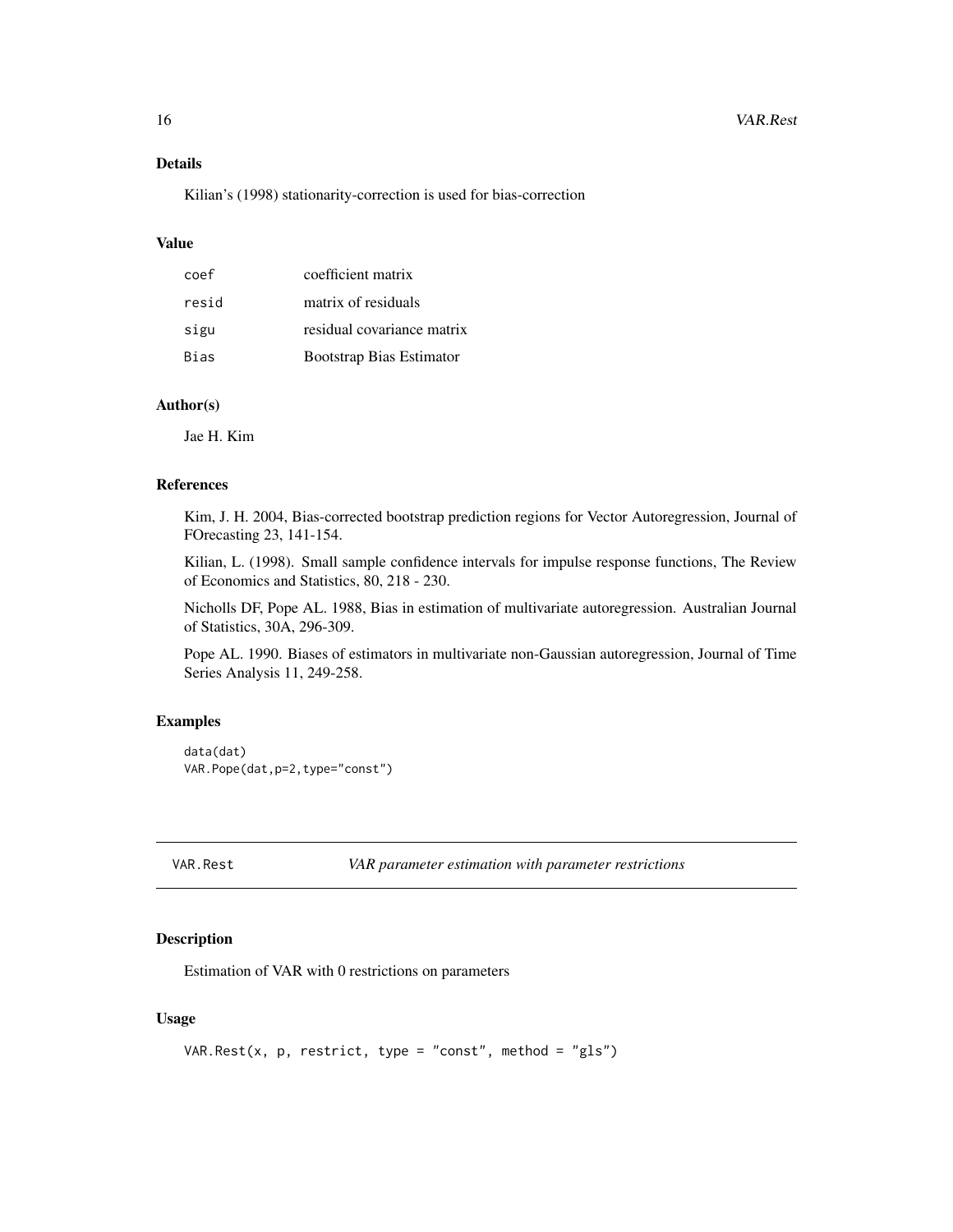#### VAR.Rest 17

#### Arguments

| $\mathsf{x}$ | data matrix                                                                                              |
|--------------|----------------------------------------------------------------------------------------------------------|
| p            | VAR order                                                                                                |
| restrict     | Restriction matrix under H0                                                                              |
| type         | "const" for the AR model with intercept only, "const+trend" for the AR model<br>with intercept and trend |
| method       | "ols" for OLS estimation, "gls" for EGLS estimation                                                      |

# Details

Restriction matrix is of m by 3 matrix where m is the number of restrictions. A typical row of this matrix (k,i,j), which means that (i,j) element of Ak matrix is set to 0. Ak is a VAR coefficient matrix  $(k = 1, \dots, p).$ 

# Value

| coef  | coefficient matrix                            |
|-------|-----------------------------------------------|
| resid | matrix of residuals                           |
| sigu  | residual covariance matrix                    |
| zmat  | data matrix                                   |
| tstat | matrix of tratio corresponding to coef matrix |
|       |                                               |

# Note

See Chapter 5 of Lutkepohl

#### Author(s)

Jae H. Kim

# References

Lutkepohl, H. 2005, New Introduction to Multiple Time Series Analysis, Springer

#### Examples

```
data(dat)
#replicating Section 5.2.10 of Lutkepohl (2005)
restrict = rbind(c(1,1,2),c(1,1,3),c(1,2,1),c(1,2,2), c(1,3,1),c(2,1,1), c(2,1,2), c(2,1,3), c(2,2,2), c(2,2,3), c(2,3,1), c(2,3,3),c(3,1,1), c(3,1,2), c(3,1,3), c(3,2,1), c(3,2,2), c(3,2,3), c(3,3,1), c(3,3,3),c(4,1,2), c(4,1,3), c(4,2,1), c(4,2,2), c(4,2,3), c(4,3,1), c(4,3,2), c(4,3,3))M= VAR.Rest(dat, p=4, restrict, type="const", method="gls")
print(M$coef)
print(M$tstat)
```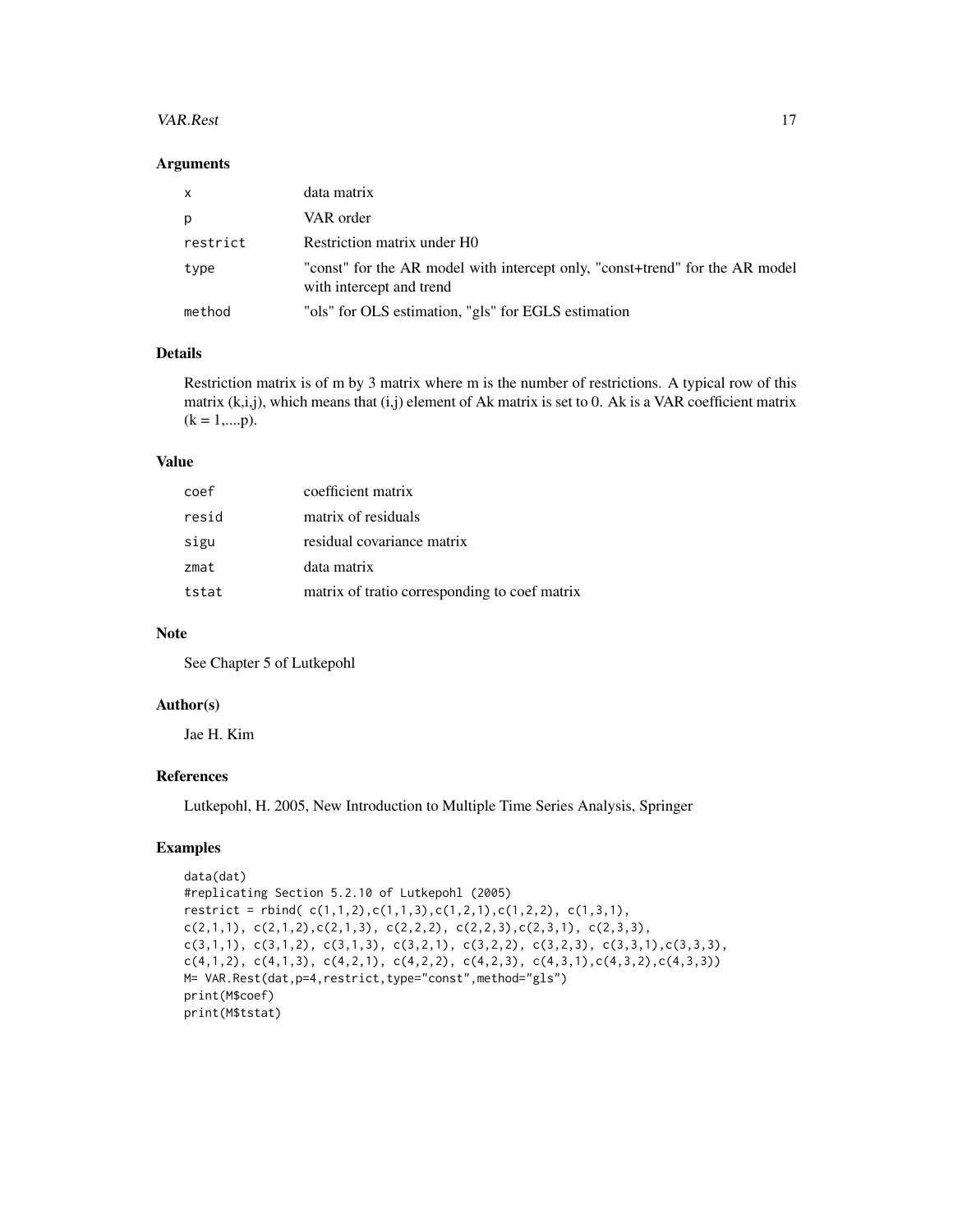<span id="page-17-0"></span>

# Description

AIC, HQ, or SC can be used

# Usage

VAR.select(x, type = "const", ic = "aic", pmax)

# Arguments

| X    | data matrix                                                                                              |
|------|----------------------------------------------------------------------------------------------------------|
| type | "const" for the AR model with intercept only, "const+trend" for the AR model<br>with intercept and trend |
| ic   | choose one of "aic", "sc", "hq"                                                                          |
| pmax | the maximum VAR order                                                                                    |

#### Details

Order Section Criterion

# Value

| IC | Values of information criterion for VAR models |
|----|------------------------------------------------|
|    | AR order selected                              |

# Note

See Chapter 4 of Lutkepohl

# Author(s)

JAe H. Kim

#### References

Lutkepohl, H. 2005, New Introduction to Multiple Time Series Analysis, Springer

# Examples

```
data(dat)
#replicating Section 4.3.1 of Lutkepohl (2005)
VAR.select(dat,pmax=4,ic="aic")
```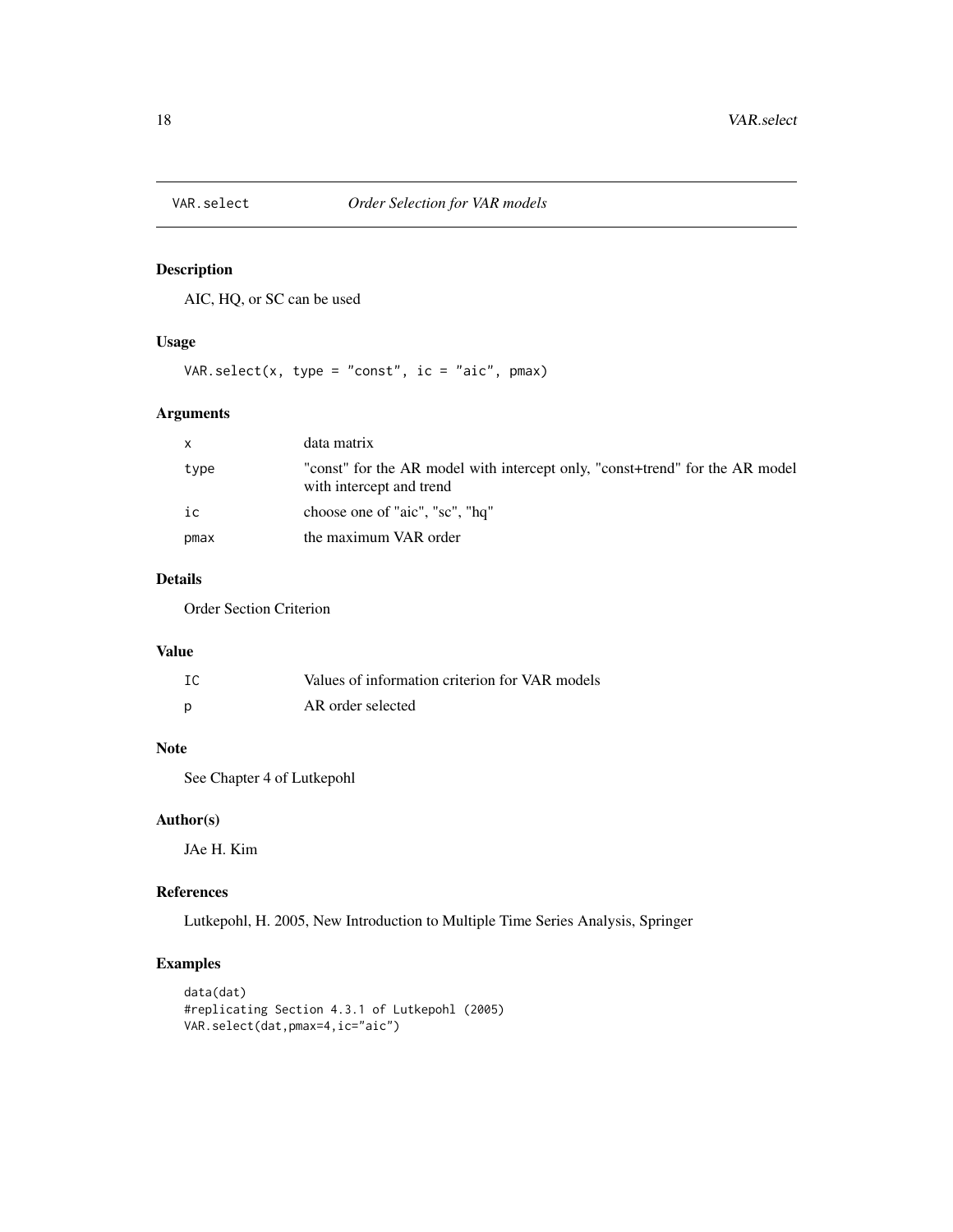<span id="page-18-0"></span>

# Description

Wald test for parameter restrictions based on system VAR estimation Bootstrap option is available: iid bootstrap or wild bootstrap Bootstrap is conducted under the null hypothesis using estimated GLS estimation: see Kim (2014)

#### Usage

```
VAR.Mald(x, p, restrict, type = "const", bootstrap=0,nb=500)
```
#### **Arguments**

| x         | data matrix                                                                                              |
|-----------|----------------------------------------------------------------------------------------------------------|
| p         | VAR order                                                                                                |
| restrict  | Restriction matrix under H0                                                                              |
| type      | "const" for the AR model with intercept only, "const+trend" for the AR model<br>with intercept and trend |
| bootstrap | 0 for no bootstrap; 1 for iid bootstrap; 2 for wild bootstrap                                            |
| nb        | the number of bootstrap iterations                                                                       |

#### Details

Restriction matrix is of m by 3 matrix where m is the number of restrictions. A typical row of this matrix  $(k,i,j)$ , which means that  $(i,j)$  element of Ak matrix is set to 0. Ak is a VAR coefficient matrix  $(k = 1,...,p)$ . Under H1, the model is full VAR.

The bootstrap test is conducted using the GLS estimation under the parameter restrictions implied by the null hypothesis: see Kim (2014) for details. Kim (2014) found that the bootstrap based on OLS can show inferior small sample properties. There are two versions of the bootstrap: the first is based on the iid resampling and the second based on wild bootstrapping. The Wild bootstrap is conducted with Mammen's two-point distribution.

#### Value

| Fstat     | Wald test statistic                         |
|-----------|---------------------------------------------|
| pval      | p-value of the test based on F-distribution |
| Boot.pval | p-value of the test based on bootstrapping  |

# Note

See Chapter 3 of Lutkepohl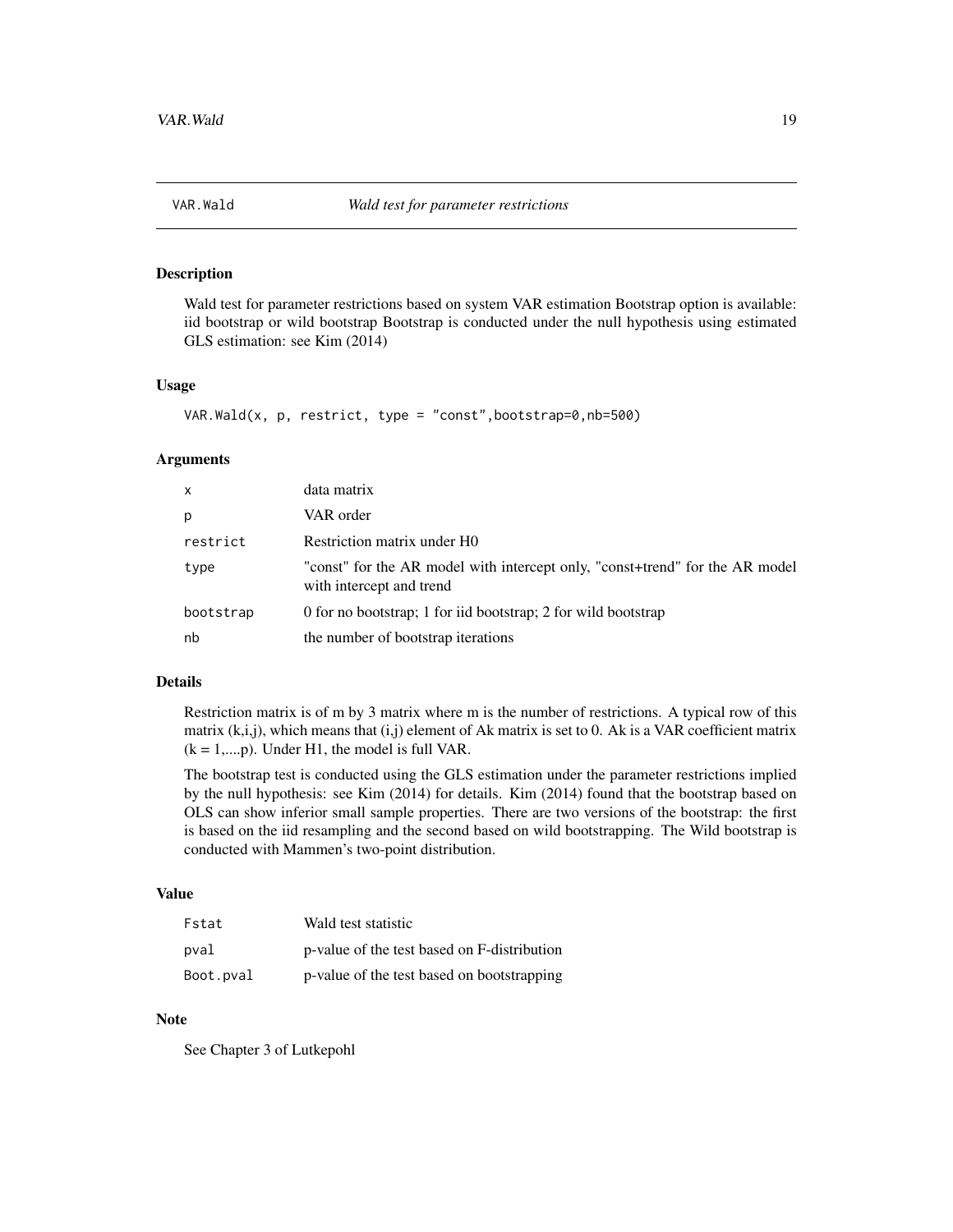# Author(s)

Jae H. Kim

#### References

Lutkepohl, H. 2005, New Introduction to Multiple Time Series Analysis, Springer.

Kim, J.H. 2014, Testing for parameter restrictions in a stationary VAR model: a bootstrap alternative. Economic Modelling, forthcoming

# Examples

```
data(dat)
#replicating Section 3.6.2 of Lutkepohl (2005)
\text{restrict} = \text{rbind}( (c(1,1,2),c(1,1,3), (c(2,1,2),c(2,1,3)))VAR.Wald(dat,p=2,restrict,type="const")
```